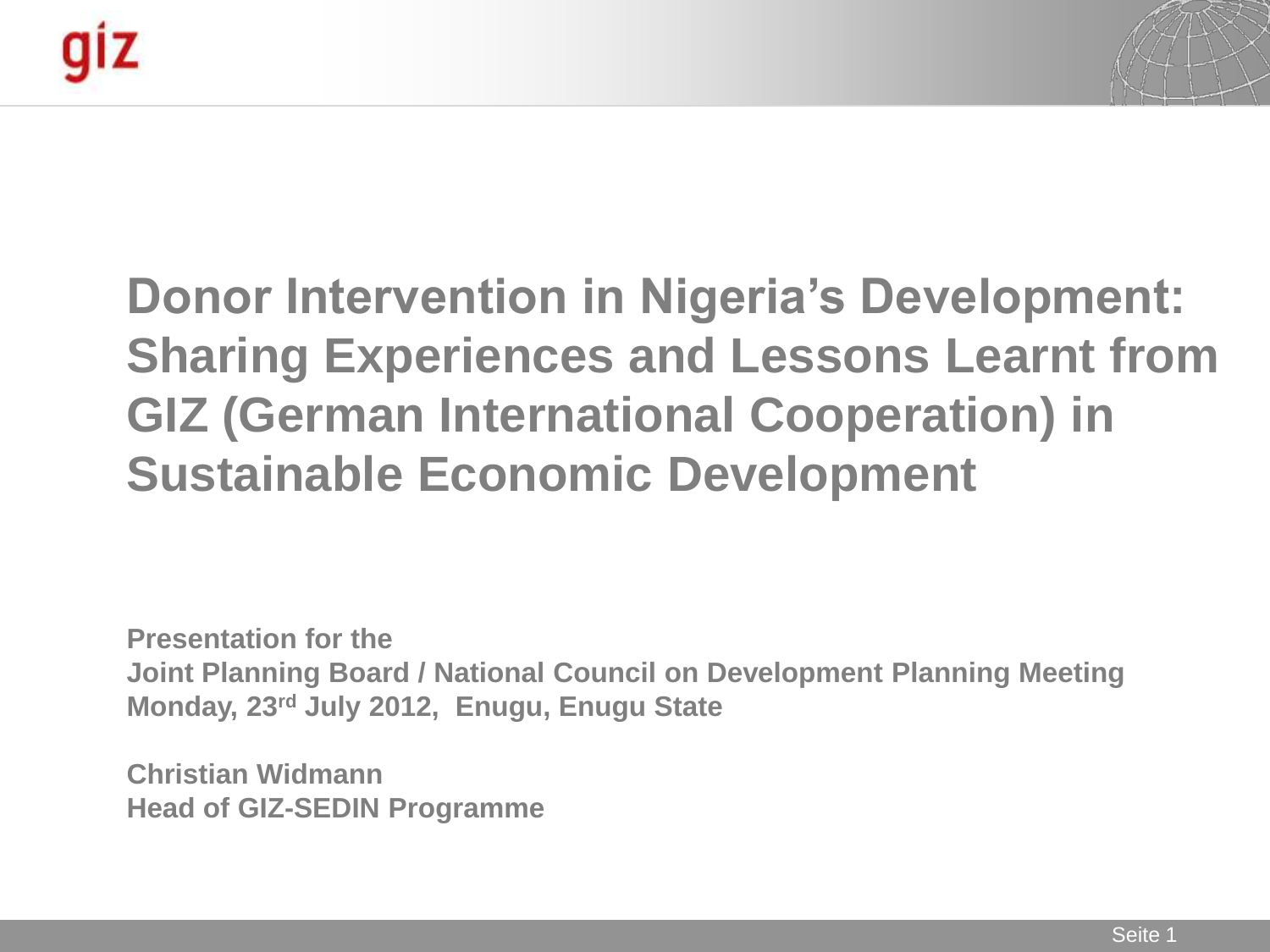



## **Part I: Who are we and what do we do?**

- **GIZ** (German Agency for International Cooperation)
- **formerly** *GTZ* (merged with InWEnT and DED to GIZ)
- Entirely **owned by the German Government**
- operates **in more than 130 countries worldwide**

• in many fields **e.g. economic development /employment**, health, education, water, energy, environmental protection / climate change, good governance etc.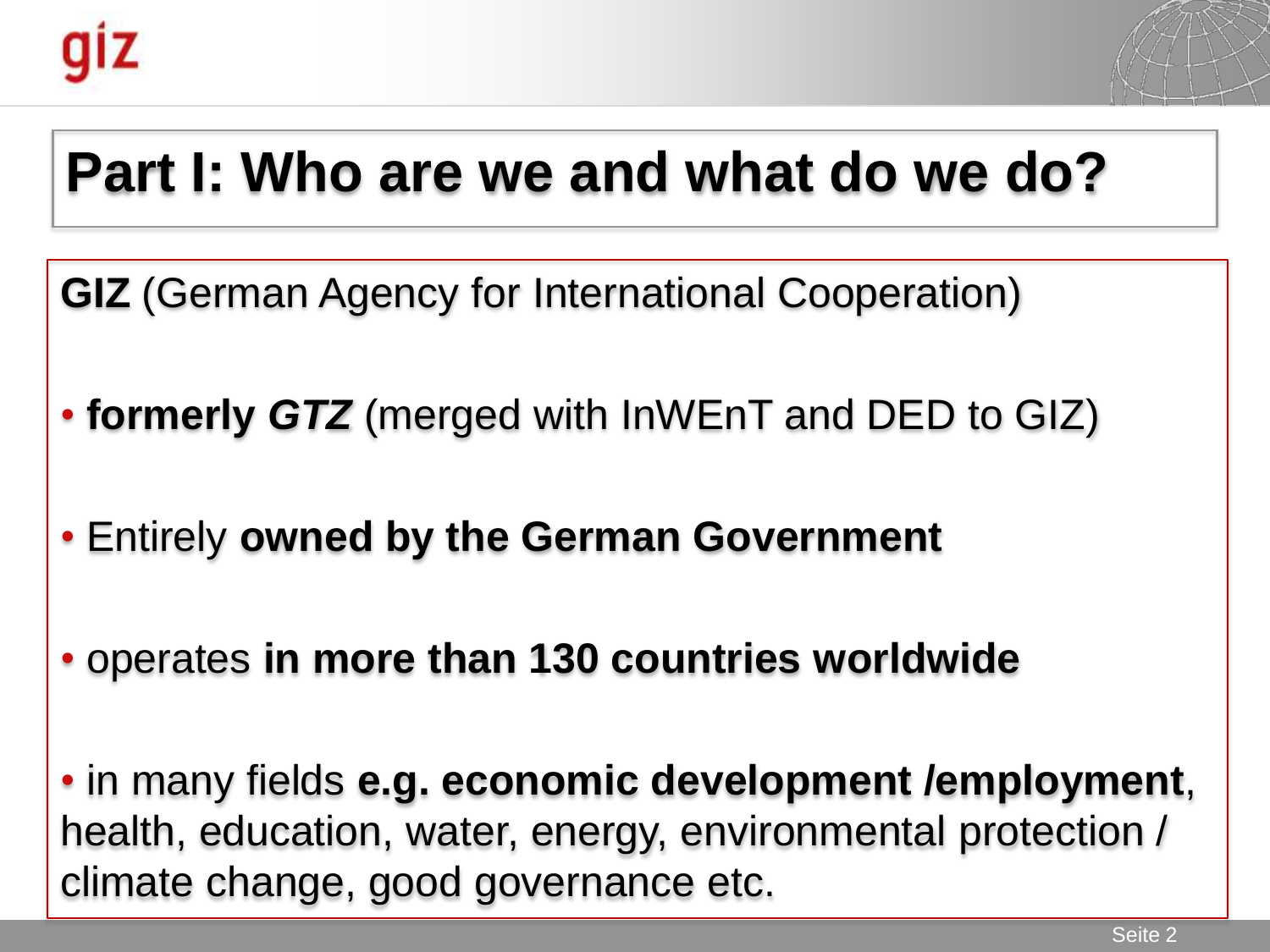



## **GIZ in Nigeria**

- GIZ operates **in Nigeria since 1975**. Present **focal areas**:
	- **Sustainable economic development;**
	- **Renewable energies**.
- **Other projects/activities:**
	- Strengthening Gender and Good Governance
	- HIV/AIDS Mainstreaming
	- Sustainable Cocoa Business for Farmers
	- Support to the ECOWAS Commission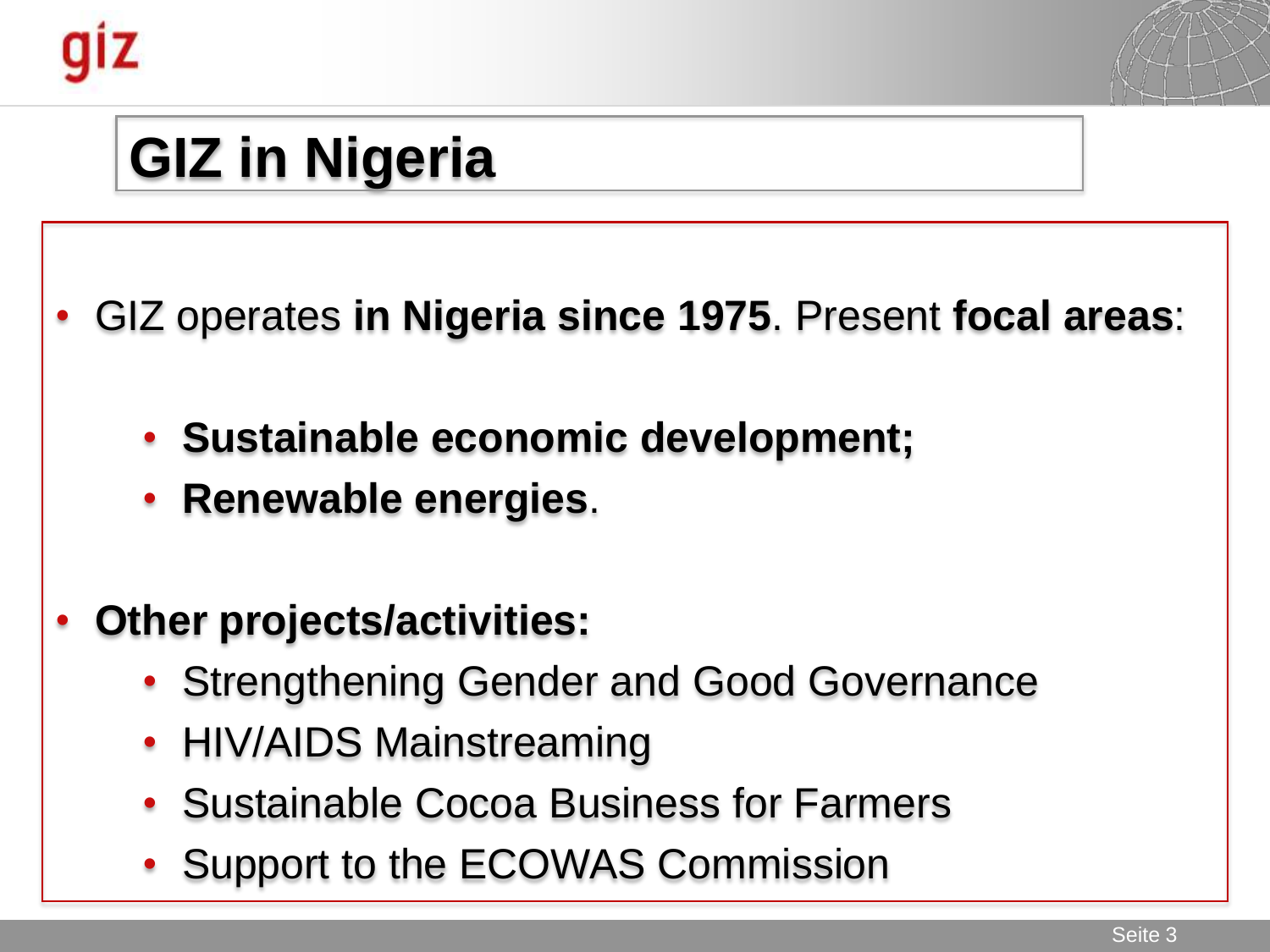### **Employment-oriented Private Sector Development (EoPSD)**

 Implemented from **2003 – 2010 in Niger, Plateau and Nasarawa** States

### **EoPSD Achievements**

- Introduction of CEFE Entrepreneurship Training
- Enhanced vocational training approaches (e.g. automotive)
- Strengthening radio stations in developing MSMEs programs
- Supporting Public-Private Dialogue and advocacy for Local Economic Development
- **Support to selected Microfinance Banks (MFBs)**
- **Strengthening the Shea Butter Value Chain**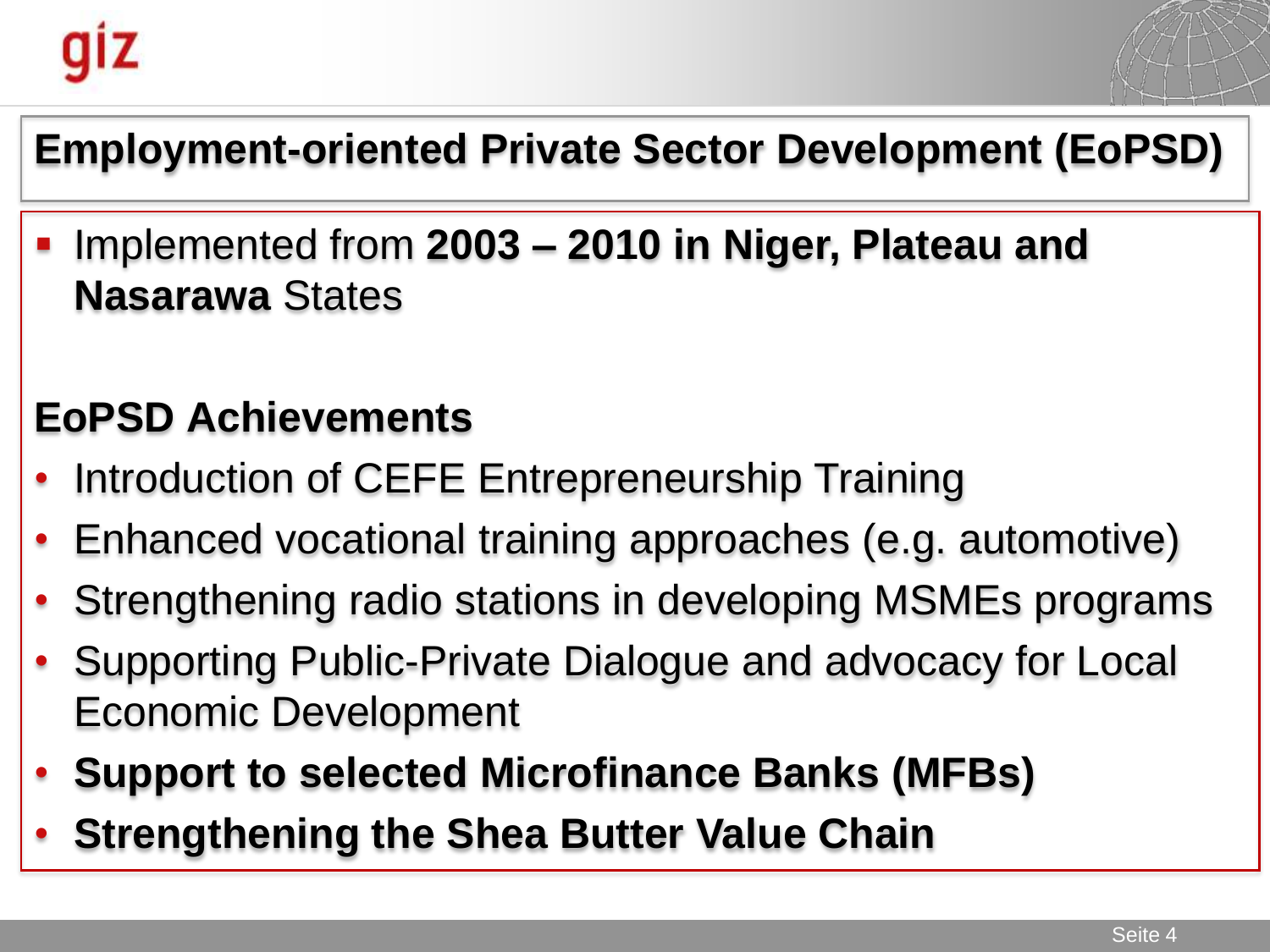



## **Private Sector Development: From EoPSD to SEDIN ...**

#### **Pro-Poor Growth and Promotion of Employment in Nigeria Programme (SEDIN)**

- **Funding:** German Government (through BMZ)
- Official Nigerian Partner: **National Planning Commission**
- **Programme duration:**

April 2011 – March 2014 (1<sup>st</sup> Phase); possible 2<sup>nd</sup> phase.

### • **SEDIN overall objective:**

*Employment and income generated in Micro, Small & Medium-Scale Enterprises (MSME's) have increased.*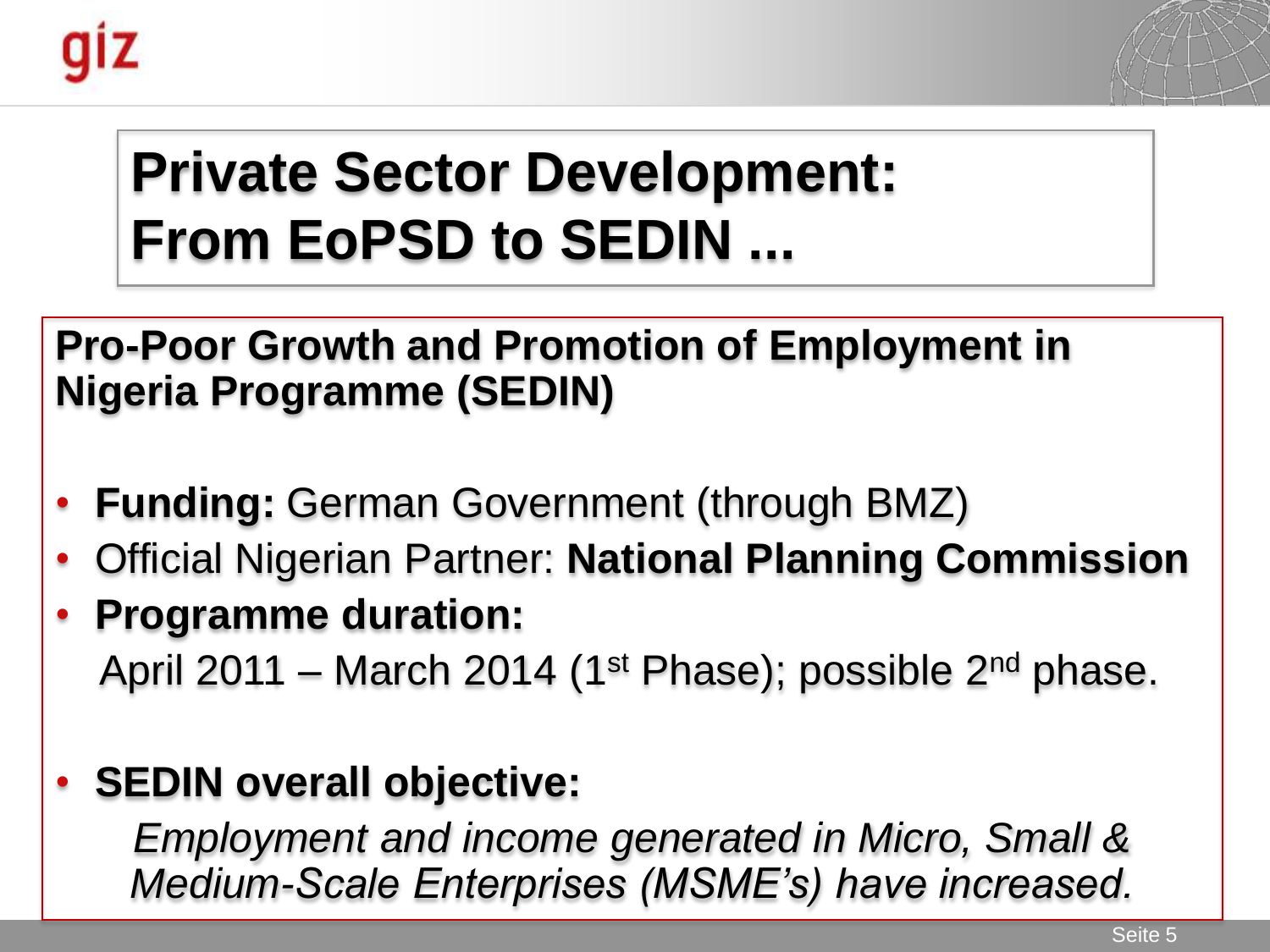



## **SEDIN Basics**

- **Interventions on Federal, State and local levels**
- **Three States**: Niger, Plateau, Ogun.

### **Three Components**:

- 1. Supporting Financial Sector Reform (*incl. microfinance*)
- 2. Supporting the Enabling Environment Reform Agenda (*incl. Value Chain promotion*)
- 3. Supporting Regional Economic Integration (ECOWAS)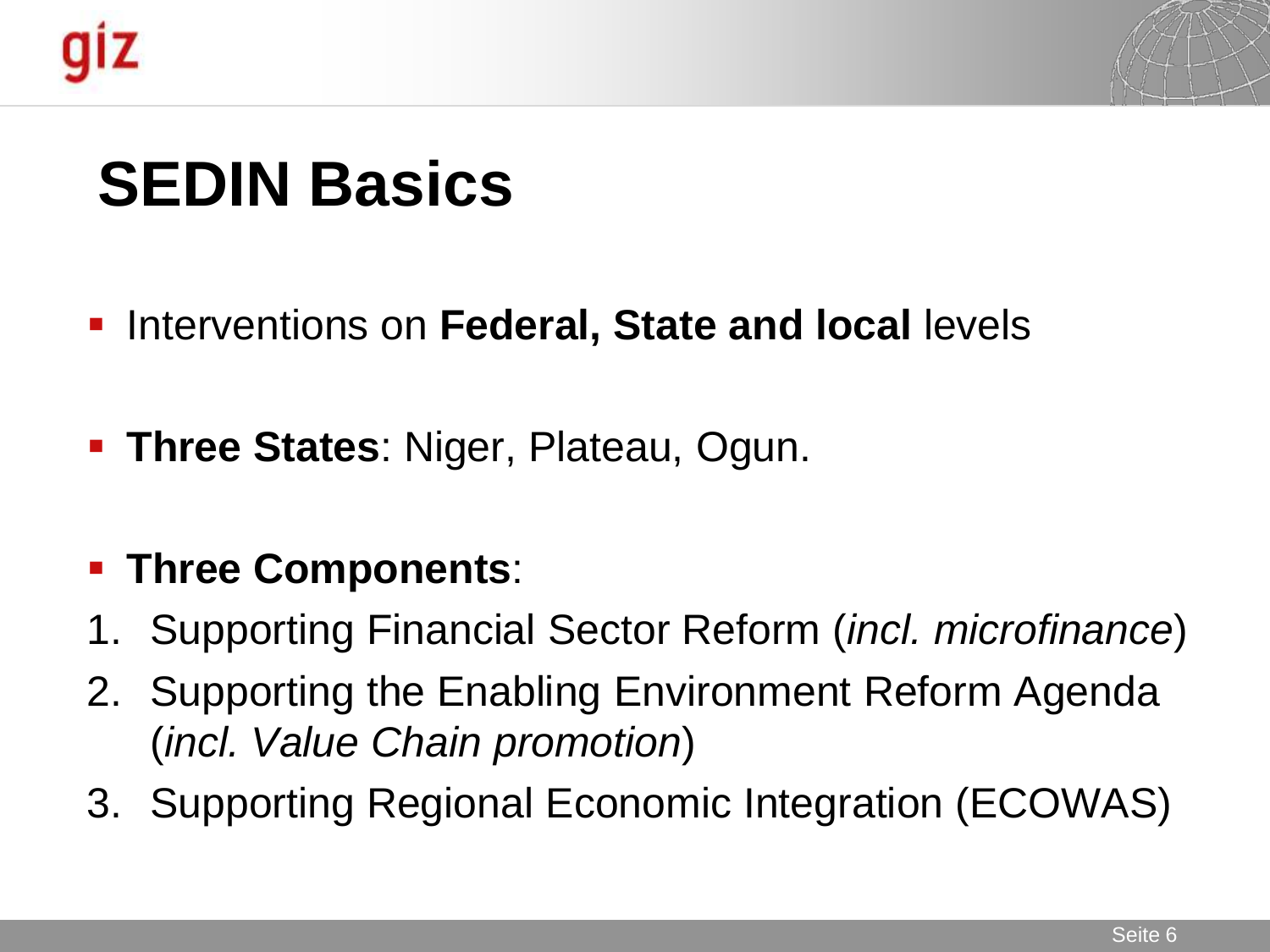



### **Part II: Concrete Examples of GIZ Experiences and Lessons Learnt in Nigeria**

- **1. Supporting microfinance**
- **2. Support of MSMEs along a Value Chain**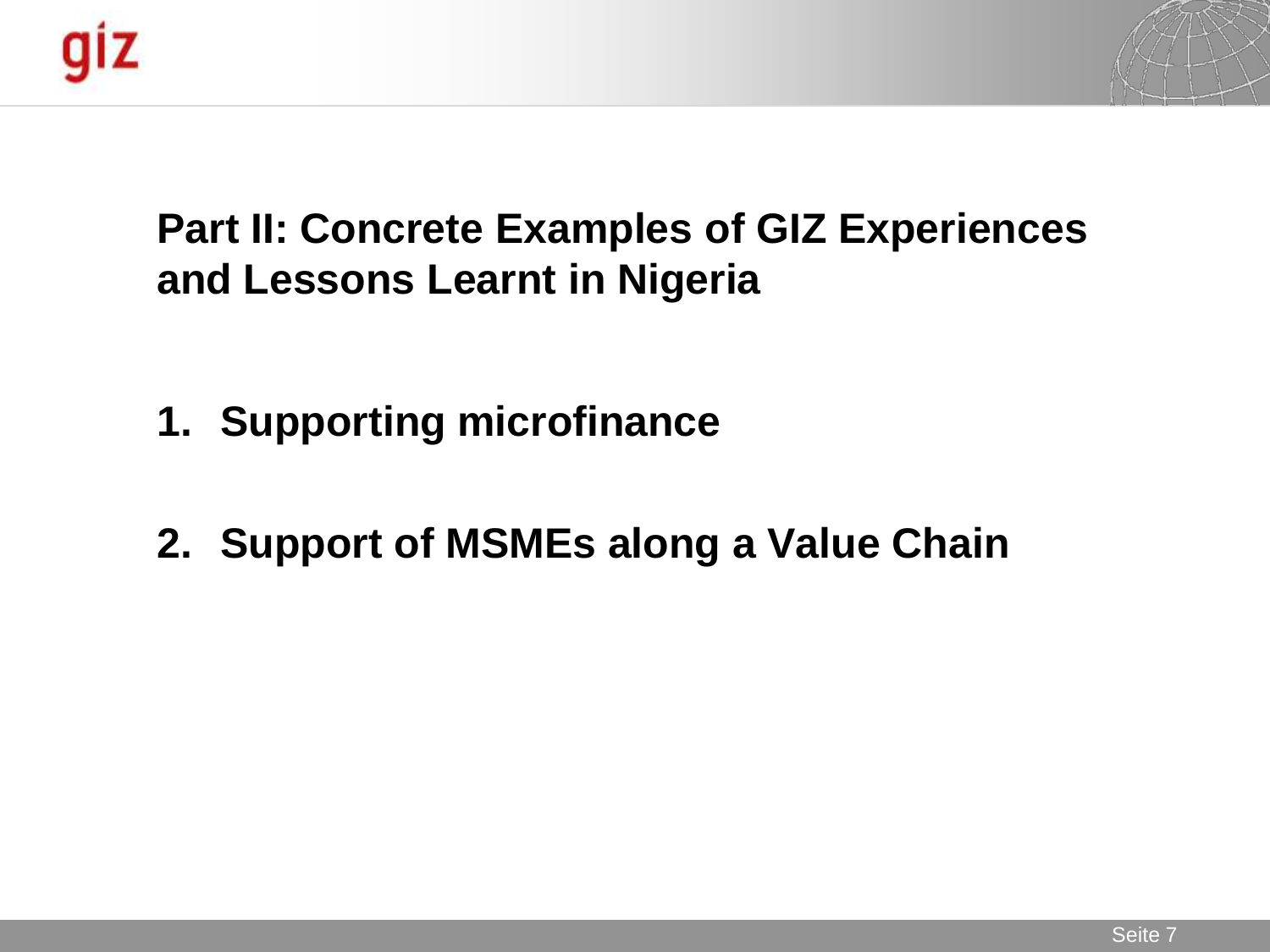



## Supporting Microfinance (MF)

Demand side

- **Financial literacy activities for (potential) Microfinance** Banks (MFBs) clients.
- **Supply side**
- Series of interventions in 26 MFBs in three States based on a systematic analysis of their performance.

MFB Advocacy

- Capacity building for National Assoc. of MFBs (NAMB) Regulatory framework
- Cooperation with and support of CBN (MF policy, MFB supervision, practitioners' Certification Programme etc.).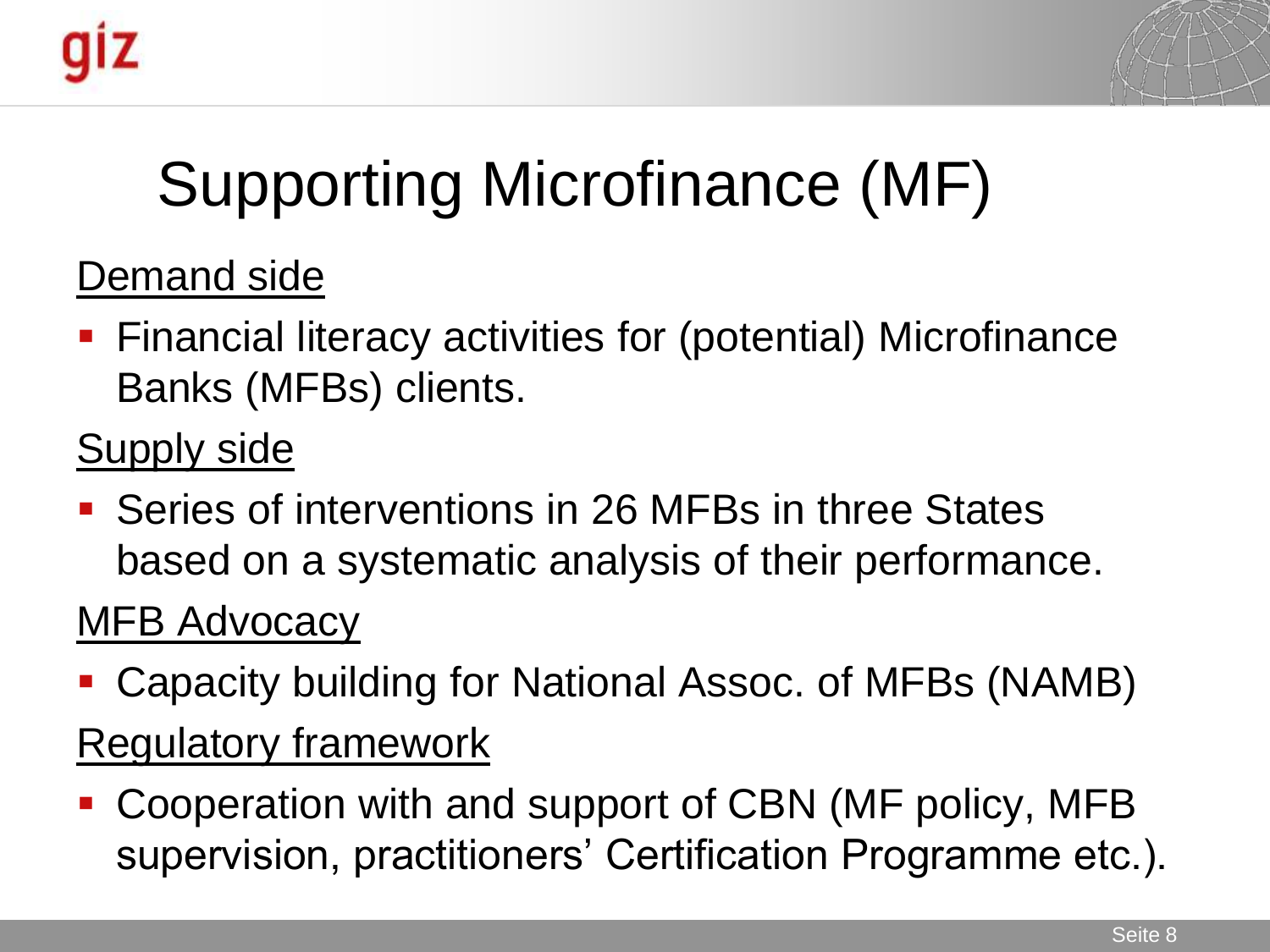



## **Supporting Microfinance (MF)**

#### **General Findings:**

- **1. Huge potential** but also **significant challenges** in the **Microfinance (MF) Sector**
	- Nigeria has a ready MF market
	- Severe lack of skills in the whole sector (supply, demand, and regulation)
	- Unfavourable enabling environment
- **2. Some interventions (e.g. heavily subsidized interest rates) distort market** which **inhibits sustainable growth in the microfinance sector.**
- **3. Lack of co-ordination across the MF sector (e.g. policy/ regulatory vs. operational level).**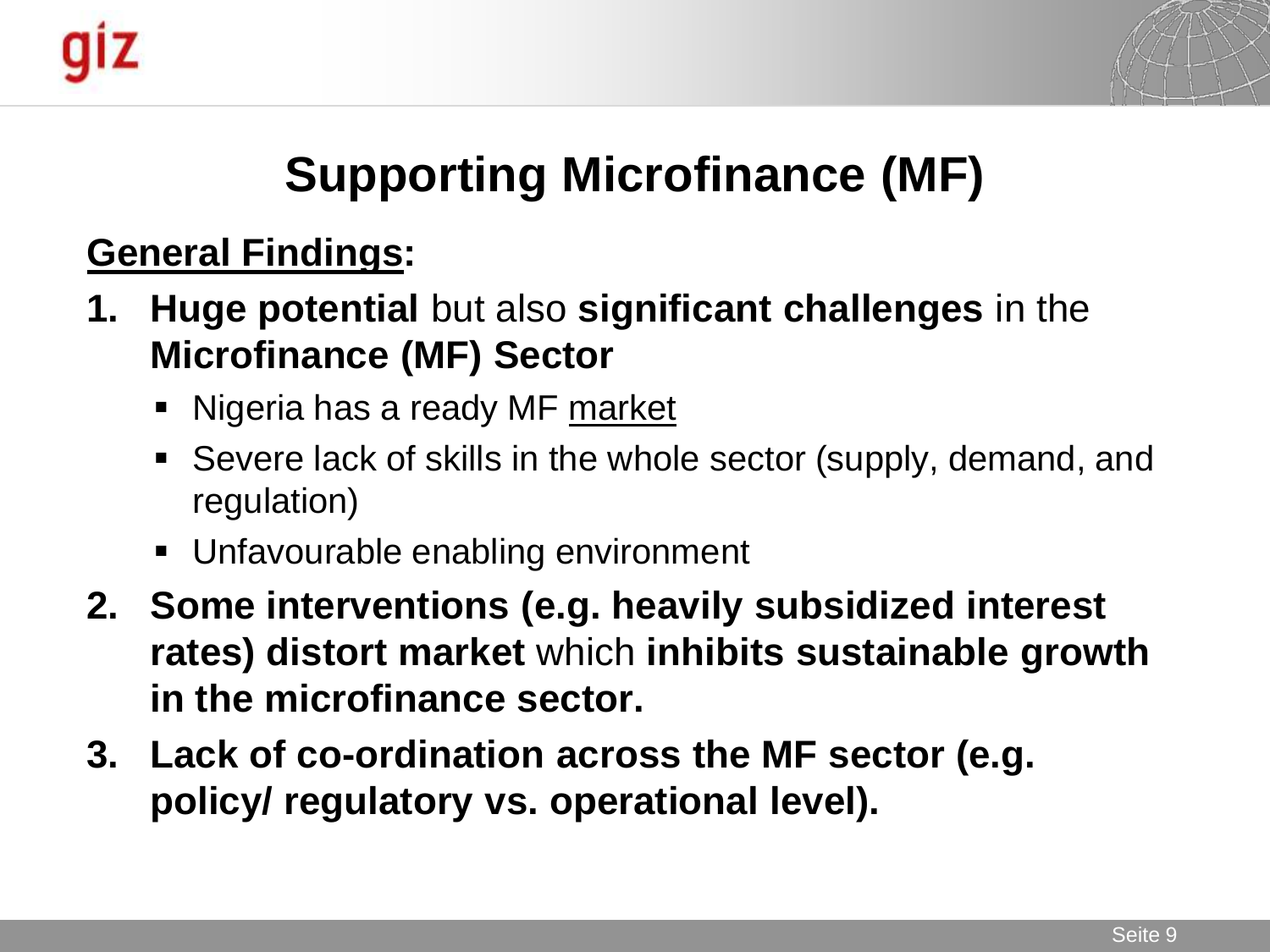



### **Supporting Microfinance (MF)**

### **Lessons learnt on specific levels:**

- 1. Federal level
- Need for conducive regulatory environment for the expansion and organic growth of MFBs
- CBN's Certification Programme for MFB practicioners is highly needed but requires some revisions with respect to the curriculum and funding mechanism
- 2. State and local level
- Role of National Association of MFBs (NAMB) is still weak
- Average financial and managerial performance of many MFBs is still poor
- Need for MFBs to better balance between economic viability and social performance (*double bottom line*)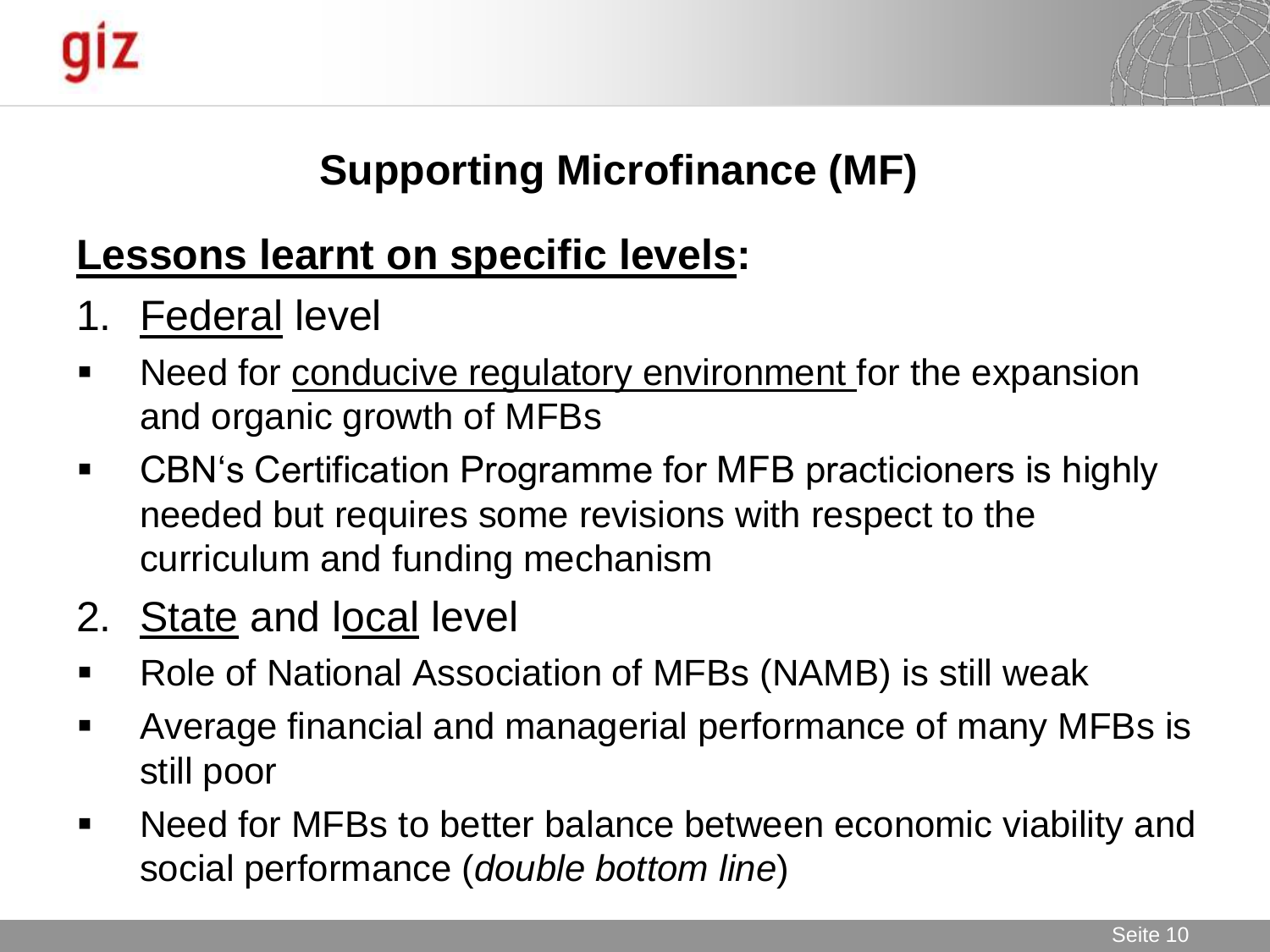

## **Support of MSMEs along a Value Chain**

Supported Value Chains (VCs) so far:

Shea nut/butter, sesame, cashew, rice, maize

New VCs to be supported:

Casava, potato, construction sector

#### VC Development Approach

- Interventions in different VC segments, e.g. harvest, processing, trading, export
- Multi-level approach: interventions on local, state, national, regional and global level.
- Multi-stakeholder approach: private sector (producers groups & associations, private companies, traders, service providers) and public sector (ministries and agencies)  $\implies$  role clarification of partners and institutions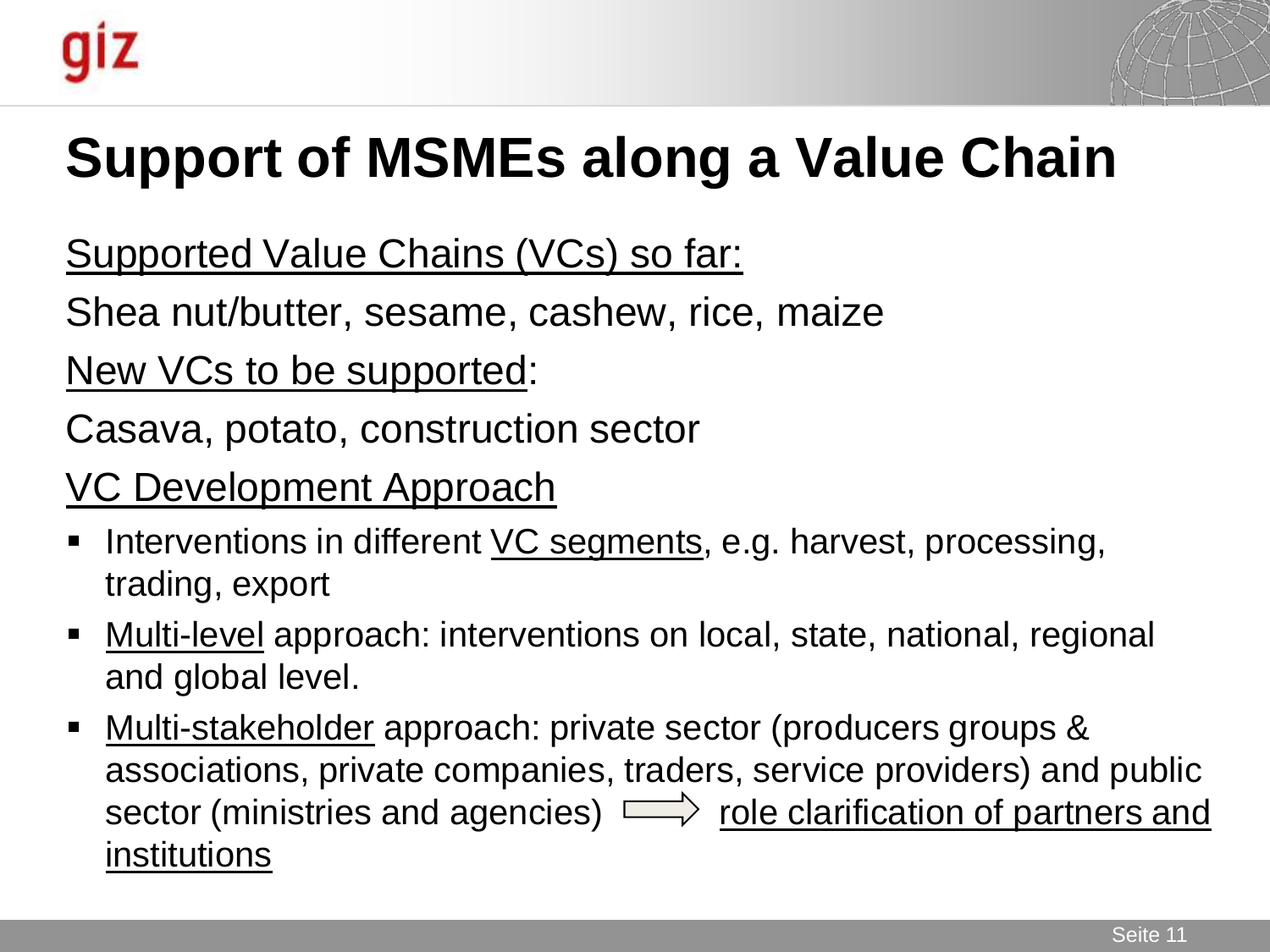



## Achievements Shea VC

- Data on potential of Shea in Niger and Nigeria
- Analysis of domestic and export market potential
- **Development of sheabutter production manual** (translated into three local languages)
- **Improvement in quality**
- Establishment of *Sheabutter Villages,* increased cooperative production and women participation
- $\blacksquare$  Increase in sales from 2 to about 20 metric tons p.a. in one Sheabutter Village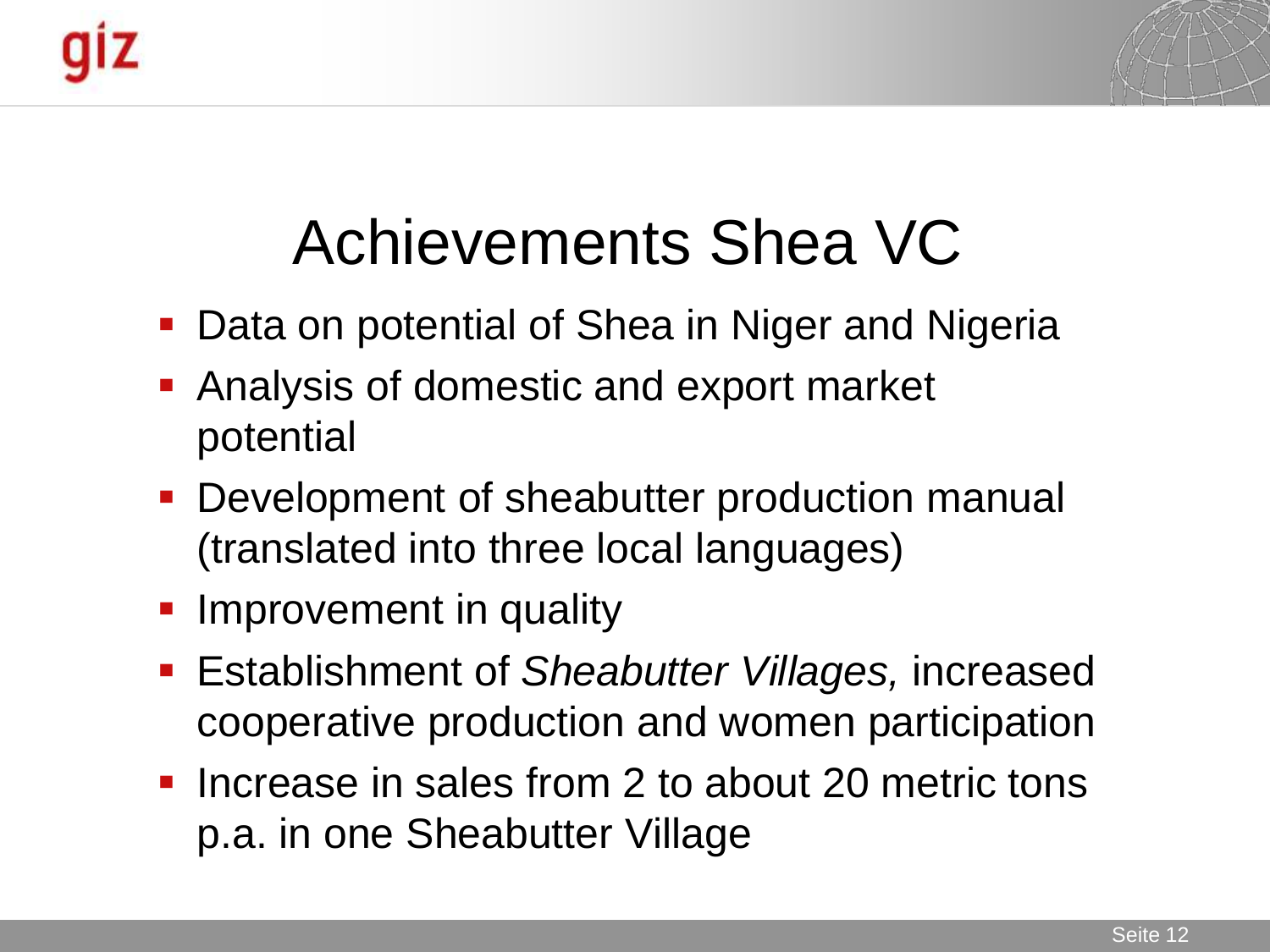



## **Challenges**

- Lack of data
- **Lack of buy in**
- **Translation of political will to political action**
- **Unfriendly business environment (high** Transaction cost)
- **Lack of finance**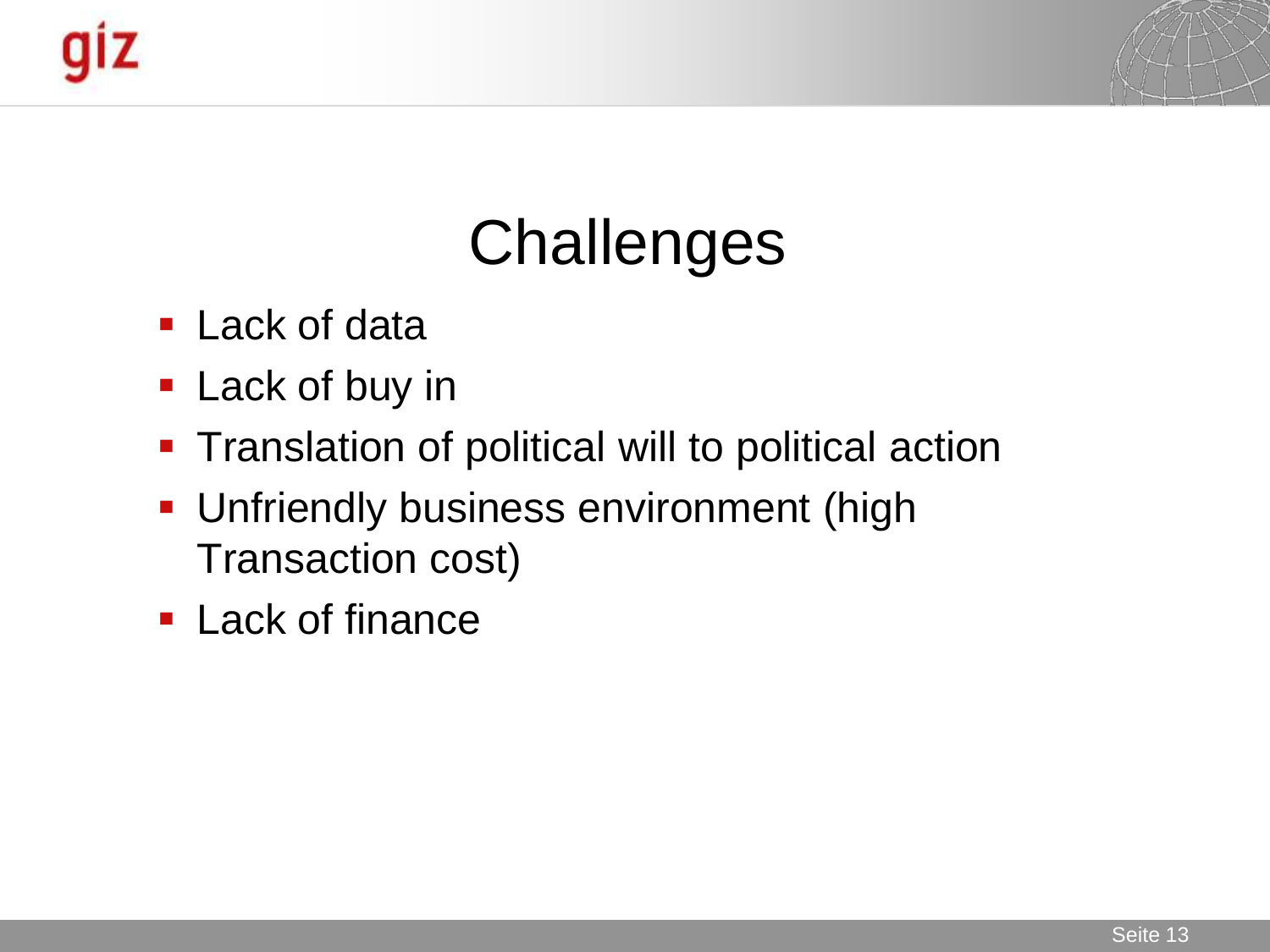

## **Lessons learnt from VC Development**

 *Market-oriented approach* based on a **sound economic analysis** backed by initial **baseline studies**.

 An *Inclusive Market Development* which entails **involving all related actors** is the means to achieve quick and sustainable results.

*Value chain finance* should **involve the entire chain** and not just a few segments of it.

 *Knowledge gap* **between MSMEs and the finance industry** still very wide; bridging required.

 The *regulatory environment* **needs improvement** (streamlining, simplification of administrative procedures) to reduce transaction cost and facilitate higher competitiveness.